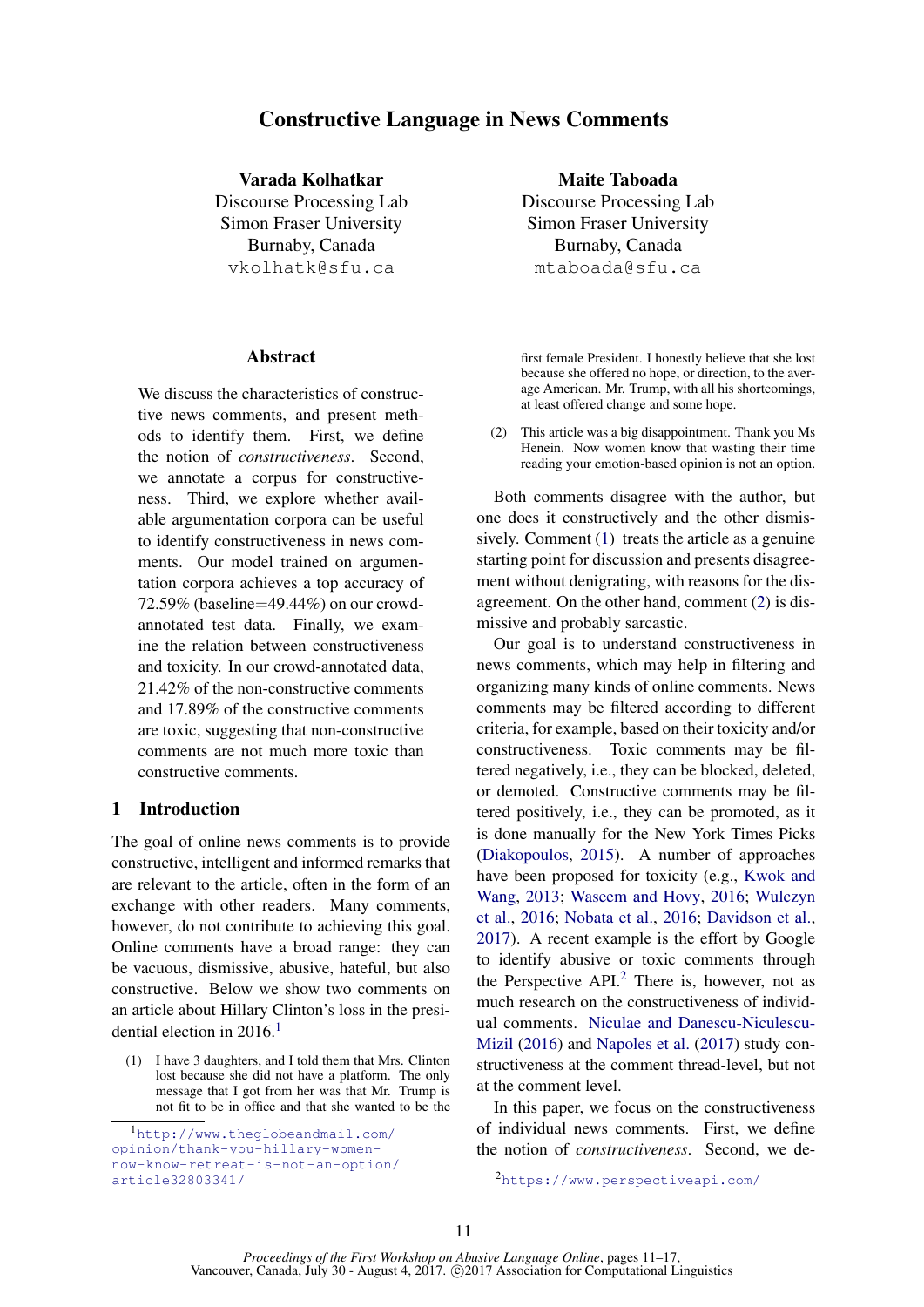scribe our annotated corpus of online comments labelled for constructiveness. Third, we explore deep learning approaches for identifying constructive comments. Fourth, we discuss the association between constructiveness and a number of argumentation features. Finally, we examine the relationship between toxicity and constructiveness.

# 2 Constructiveness: Definition and corpus

We are interested in comments that contribute to the conversation, which construct, build and promote a dialogue. Napoles et al. (2017) define constructive conversations in terms of ERICs— Engaging, Respectful, and/or Informative Conversations. Rather than relying on our intuitions, we posted a survey asking what a constructive comment is. We opened a survey on SurveyMonkey<sup>3</sup>, requesting 100 answers. A composite of the answers is: *Constructive comments intend to create a civil dialogue through remarks that are relevant to the article and not intended to merely provoke an emotional response. They are typically targeted to specific points and supported by appropriate evidence*.

In order to study constructiveness in news comments, we crawled 1,121 comments from 10 articles of the Globe and Mail news website<sup>4</sup> covering a variety of subjects: technology, immigration, terrorism, politics, budget, social issues, religion, property, and refugees. We used CrowdFlower<sup>5</sup> as our crowdsourcing annotation platform and annotated the comments for constructiveness. We asked the annotators to first read the relevant article, and then to tell us whether the displayed comment was constructive or not. For quality control, 100 units were marked as gold: Annotators were allowed to continue with the annotation task only when their answers agreed with our answers to the gold questions. As we were interested in the verdict of native speakers of English, we limited the allowed demographic region to English-speaking countries. We asked for three judgments per instance and paid 5 cents per annotation unit. Percentage agreement for the constructiveness question was 87.88%, suggesting that constructiveness can be reliably annotated. Agreement numbers are provided by CrowdFlower, and are calculated on a random sample of 100 annotations. Other measures of agreement, such as kappa, are not easily computed with CrowdFlower data, because many different annotators are involved. Constructiveness seemed to be equally distributed in our dataset: Out of the 1,121 comments, 603 comments (53.79%) were classified as constructive, 517 (46.12%) as non-constructive, and the annotators were not sure in only one case. We use this annotated corpus as the test data in our experiments. We have also made the corpus publicly available.<sup>6</sup>

#### 3 Identifying constructive comments

We take the view that constructiveness is closely related to argumentation. Argumentative texts usually establish a position on a topic and provide reasoning for that particular position. Similarly, a constructive comment provides reasoning for the commenter's point of view. We exploit argumentation-related datasets to train a bidirectional Long Short-Term Memory (biLSTM) model (Hochreiter and Schmidhuber, 1997; Graves and Schmidhuber, 2005) to identify constructive comments. We also explore the association between constructiveness and argumentation features.

### 3.1 Building a constructiveness classifier

Constructiveness is an interplay between different kinds of linguistic knowledge: lexical, syntactic, semantic and pragmatic knowledge. Lexical and syntactic features, such as use of hedges and modals, sentence structure, readability or text complexity; semantic features, such as the use of personal and emotion words or the sentiment score for the comment; and discourse features, such as cohesion, discourse relations, the comment's topic, or the topic distance from the article, have shown to help in identifying similar phenomena, such as quality of student essays or constructiveness of a comment thread (Pitler and Nenkova, 2008; Brand and Van Der Merwe, 2014; Diakopoulos, 2015; Momeni et al., 2015; Niculae and Danescu-Niculescu-Mizil, 2016). The primary challenge in developing a computational system for constructiveness is the lack of training data from which we can learn about these different aspects of constructiveness.

Training data Since there is no training data available for constructiveness at the comment

<sup>3</sup>https://www.surveymonkey.com/

<sup>4</sup>http://www.theglobeandmail.com/

<sup>5</sup>https://www.crowdflower.com/

<sup>6</sup>https://github.com/sfu-discourselab/Constructiveness\_Toxicity\_Corpus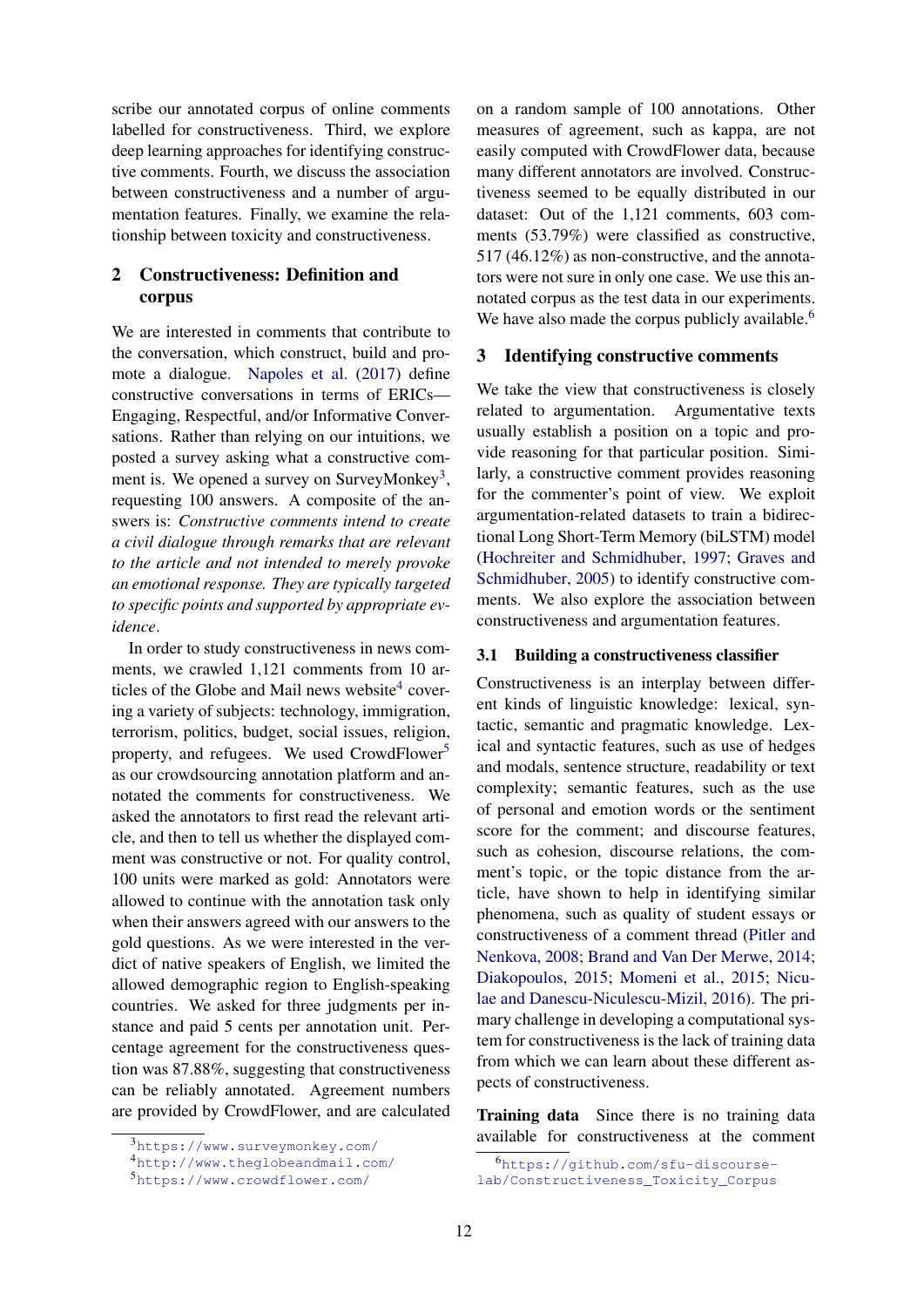level, we gathered annotated data from similar tasks. In particular, we exploit two annotated corpora. The first corpus is the Yahoo News Annotated Corpus  $(YNC)^7$  (Napoles et al., 2017), which contains thread-level constructiveness annotations for Yahoo News comment threads. We are interested in comment-level annotations, and thus assume that a comment from a constructive thread is constructive and vice versa for nonconstructive threads. We extracted 33,957 comments from constructive conversations and 26,821 comments from non-constructive conversations from this dataset. Other than constructiveness annotations, the YNC corpus also contains annotations for sub-dialogue type (argumentative, flamewar, off topic, personal stories, positive, respectful, snarky or humorous). We concatenate these annotations to the comments when training.

The second corpus is the Argument Extraction Corpus  $(AEC)^8$  (Swanson et al., 2015). The corpus includes annotations for argument quality on sentences extracted from the topics of gun control, gay marriage, evolution, and death penalty. Our intuition is that sentences with high argument quality are constructive and low argument quality are non-constructive. We extract 2,613 examples with high argumentation quality and 2,761 examples with low argumentation quality. In total, we had 36,570 constructive and 29,582 nonconstructive training examples.

Test data Our test data is our crowd-sourced constructiveness corpus containing 1,121 instances marked for constructiveness. As news comments are not always well written, we carried out some preprocessing of the data, such as word segmentation and spelling correction. For example, in *Climate change has always been a hoax,as . . .* , our preprocessing will add a space between *hoax,* and *as*.

Model and results We carry out preliminary experiments to assess whether argumentative comment representations are useful to identify constructive comments. We train biLSTM models with the annotated argumentation corpora. These models are usually used for sequential predictions. The models have *memory* in the sense that the results from the previous predictions can inform future predictions. The model learns what kind of



Figure 1: Bidirectional LSTM architecture. Label values: constructive, non-constructive.

memories are important in predicting the output.

Although our task is *not* a sequential prediction task, the primary reason for using biLSTMs is that these models can utilize the expanded paragraphlevel contexts and learn paragraph representations directly. In our case, the memory is used not to remember the previous comments' predictions, but to remember the long-distance context within the same comment. Moreover, biLSTMs have been shown to learn better representations of sequences by processing them from left to right and from right to left. They have recently been used in diverse tasks, such as stance detection (Augenstein et al., 2016), sentiment analysis (Teng et al., 2016), and medical event detection (Jagannatha and Yu, 2016).

Figure 1 outlines the general architecture of our model. The words in each comment are mapped to their corresponding word representation using the embedding layer. The embedding layer contains the word vector mapping from words to dense ndimensional vector representations. We initialize the embedding layer weights with GloVe vectors (Pennington et al., 2014). The word embeddings are fed into the LSTM layer. The LSTM layer has two LSTM chains: one propagating in the forward direction and one propagating in the backward direction. The representations are combined by taking linear combinations of the LSTM outputs. The output is then passed through the Softmax acti-

<sup>7</sup>https://webscope.sandbox.yahoo.com <sup>8</sup>https://nlds.soe.ucsc.edu/node/29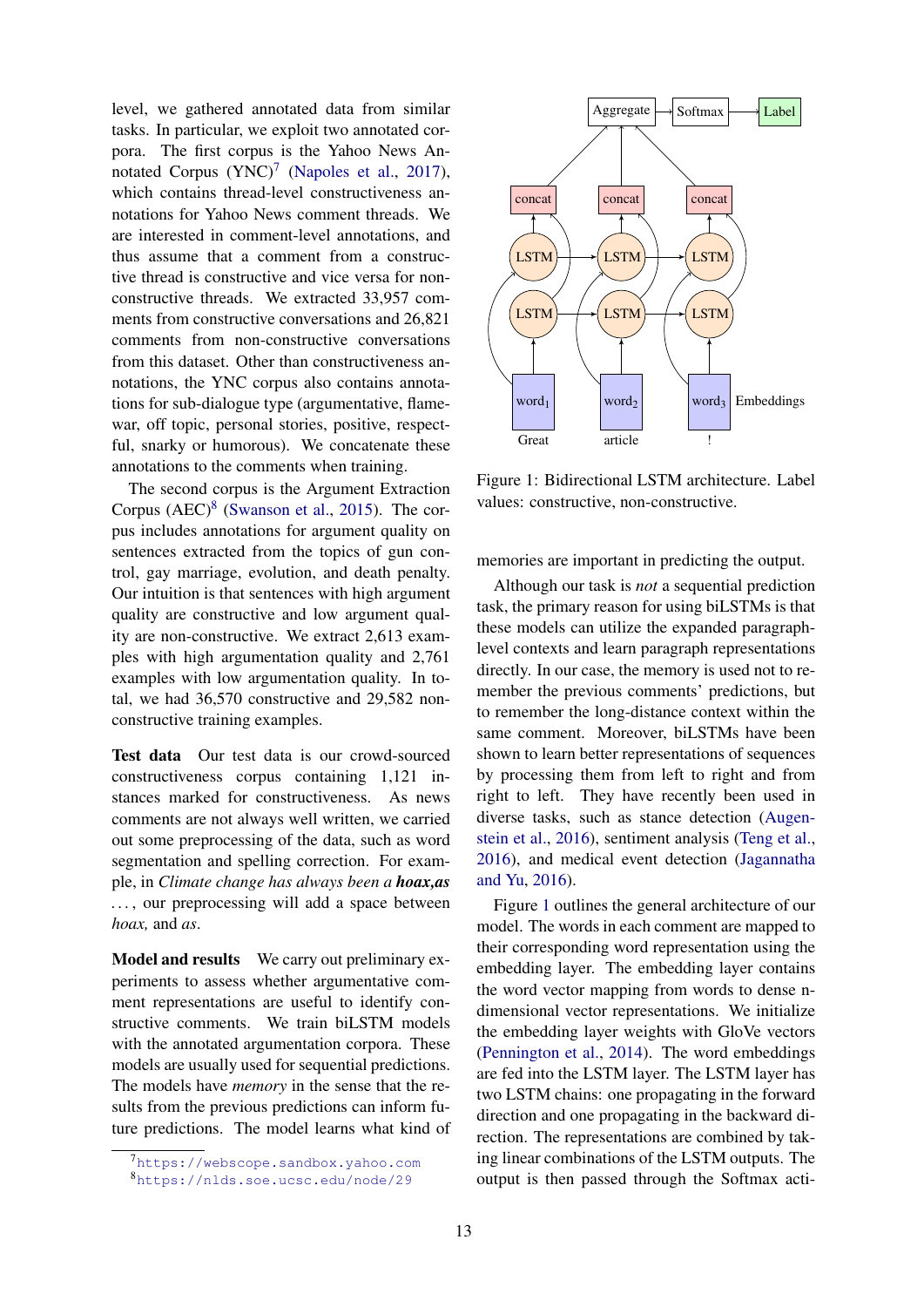| <b>Training</b> | <b>Validation</b><br>accuracy $(\%)$ | <b>Test</b><br>accuracy $(\% )$ |
|-----------------|--------------------------------------|---------------------------------|
| YNC + AEC       | 68.43                                | 68.45                           |
| <b>YNC</b>      | 72.76                                | 72.59                           |
| AEC             | 69.30                                | 52.54                           |

Table 1: Constructiveness prediction results using argumentation corpora. The test data was our annotated constructiveness data in all cases. Random baseline accuracy =  $49.44\%$ .

vation function, which produces a probability-like output for each label type, in our case for the labels constructive and non-constructive.

The network is trained with backpropagation. The embedding vectors are also updated based on the backpropagated errors. We use bidirectional LSTMs as implemented in TensorFlow<sup>9</sup>. We trained with the ADAM stochastic gradient descent for 10 epochs. The important parameter settings are: batch size=512, embedding size=200, drop out=0.5, and learning rate=0.001.

We wanted to examine which argumentation dataset is more effective in identifying constructiveness. So we carried out experiments with different train and test combinations. In each experiment, 1% of the training data was used as the validation set.

Table 1 shows the average validation and test accuracies for three runs with the same parameter settings. Below we note a few observations. First, we achieved the best result when YNC was included in the training set. Second, AEC seems not to have much effect on the test accuracy but YNC does; when we do not have YNC in the training data, the results drop markedly. This might be because the size of the AEC corpus is relatively small and the model was not able to learn any relevant patterns from this data. Finally, the validation and test accuracy is more or less same for the first two rows, when YNC is included in the training data.

#### 3.2 Association with argumentation features

In addition to the classifier described above, we also examine the association between constructiveness and a number of linguistic and discourse features typically found in argumentative texts, based on the extensive literature on argumentation

| <b>Feature</b>                    | OR   |
|-----------------------------------|------|
| Argumentative discourse relations | 3.49 |
| Stance adverbials                 | 2.52 |
| Reasoning verbs & modals          | 2.02 |
| Root clauses                      | 1 37 |
| Conjunctions & connectives        | 0.82 |
| Abstract nouns                    | 0.51 |

Table 2: Association of constructiveness with linguistic features in terms of OR (odds ratio).

(Biber, 1988; van Eemeren et al., 2007; Moens et al., 2007; Tseronis, 2011; Becker et al., 2016; Habernal and Gurevych, 2017; Azar, 1999; Peldszus and Stede, 2016). We calculate association in terms of odds ratio (Horwitz, 1979), which tells us the odds of a comment being constructive in the presence of a feature. Results are shown in Table 2. We observed a strong association between constructiveness and occurrence of argumentative discourse relations (Cause, Comparison, Condition, Contrast, Evaluation and Explanation).<sup>10</sup> The odds ratio for argumentative discourse relations is 3.49, which means that constructive texts are 3.49 times more likely to have this feature than nonconstructive texts. Other features with strong association with constructiveness are stance adverbials (e.g., *undoubtedly, paradoxically, of course*), and reasoning verbs (e.g., *cause, lead*) and modals. Root clauses (clauses with a matrix verb and an embedded clause, such as *I think that . . .*) show a medium association with constructiveness. On the other hand, abstract nouns (e.g., *issue, reason*) and, surprisingly, conjunctions and connectives are not associated with constructive texts. The latter is surprising because many discourse relations contain a connnective.

#### 4 Toxicity in news comments

In the context of filtering news comments, we are also interested in the relationship between constructiveness and toxicity. We propose the label *toxicity* for a range of phenomena, including verbal abuse, offensive comments and hate speech. To better understand the nature of toxicity and its relationship with constructiveness, we extended our CrowdFlower annotation. For the 1,121 comments described in Section 2, we also asked anno-

<sup>9</sup>https://www.tensorflow.org/

 $10$ For this analysis we used the discourse relations given by the discourse parser described in Joty et al. (2015).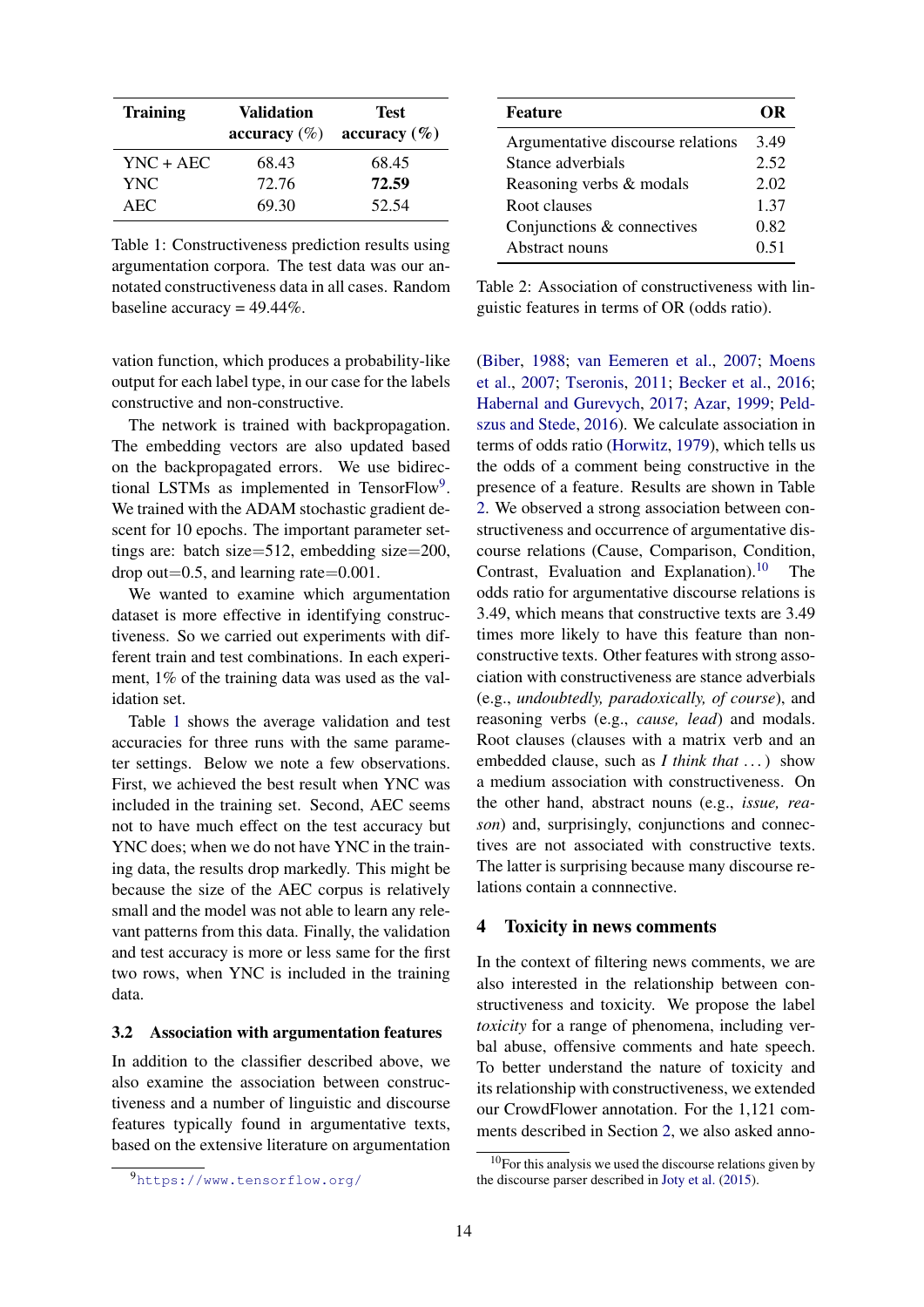tators to identify toxicity. The question posed was: How toxic is the comment? We established four classes: *Very toxic*, *Toxic*, *Mildly toxic* and *Not toxic*. The definition for Very toxic included comments which use harsh, offensive or abusive language; comments which include personal attacks or insults; or which are derogatory or demeaning. Toxic comments were sarcastic, containing ridicule or aggressive disagreement. Mildly toxic comments were described as those which may be considered toxic only by some people, or which express anger and frustration.

The distribution of toxicity levels by constructiveness label is shown in Table 3. The percentage agreement provided by CrowdFlower for this task was 81.82%. The most important result of this annotation experiment is that there were no significant differences in toxicity levels between constructive and non-constructive comments, i.e., constructive comments were as likely to be toxic (in its three categories) as non-constructive comments. For instance, consider Example (3) below. It was labelled as constructive by two out of three annotators, and toxic by all three (two as Toxic, and one as Very toxic). It could be the case, in some situations, that a moderator may allow a somewhat toxic comment if it contributes to the conversation, i.e., if it is constructive.

(3) If it's wrong to vote AGAINST someone based on their gender,Then surely it is also wrong to vote FOR someone based on their gender.Yet there were many people advocating openly for people to to do just that.I wonder how many votes Clinton got just because she was a woman.

We conclude, then, that constructiveness and toxicity are orthogonal categories. The results also suggest that it is important to consider constructiveness of comments along with toxicity when filtering comments, as aggressive constructive debate might be a good feature of online discussion. Given these results, the classification of constructiveness and toxicity should probably be treated as separate problems.

## 5 Discussion and conclusion

We have proposed a definition of constructiveness that hinges on argumentative aspects of news comments. We have shown that well-known linguistic indicators of argumentation, such as adverbials and rhetorical relations show an association with constructive comments. Our definition of constructiveness is at the comment level, because it

|                     | C           | $Non-C$     |
|---------------------|-------------|-------------|
|                     | $(n = 603)$ | $(n = 518)$ |
| <b>Not toxic</b>    | 82.09%      | 78.57%      |
| <b>Mildly toxic</b> | 16.08%      | 15.44%      |
| Toxic               | 1.33%       | 5.21%       |
| Very toxic          | $0.50\%$    | $0.77\%$    |
| Total               | 100%        | $100\%$     |

Table 3: Percent distribution of constructive and toxic comments in CrowdFlower annotation.  $C =$ **Constructive.** 

is important to identify comments as they come in, rather than waiting for a thread to degenerate (Wulczyn et al., 2016), and because many comments are top-level, i.e., not part of a thread.

We assume that constructive comments contain good argumentation and explored argumentation datasets to train a bidirectional LSTM to identify constructive comments. The highest accuracy of our model was 72.59% (random baseline=49.44%).

Through an annotation experiment, we studied the relationship between constructiveness and toxicity, and found that constructive comments are just as likely to be toxic (or not toxic) as nonconstructive comments. In terms of filtering, this poses an interesting question, since some of our toxic comments were also deemed to be constructive by the annotators.

As for future work, our long-term goal is to build a robust system for identifying constructive news comments. We also plan to investigate the relation between toxicity and constructiveness more deeply. We plan to train on more relevant and directly related training data, such as the New York Times Picks, and systematically explore different argumentation features for constructiveness (e.g., readability, cohesion, coherence).

## Acknowledgments

We are grateful to Shafiq Joty for running his discourse parser on our data. We would like to thank the members of the Discourse Processing Lab: Hanhan Wu for data collection; Luca Cavasso, Jennifer Fest, Emilie Francis, Emma Mileva and Kazuki Yabe for testing CrowdFlower questions and providing feedback. Thank you also to the reviewers for very constructive suggestions.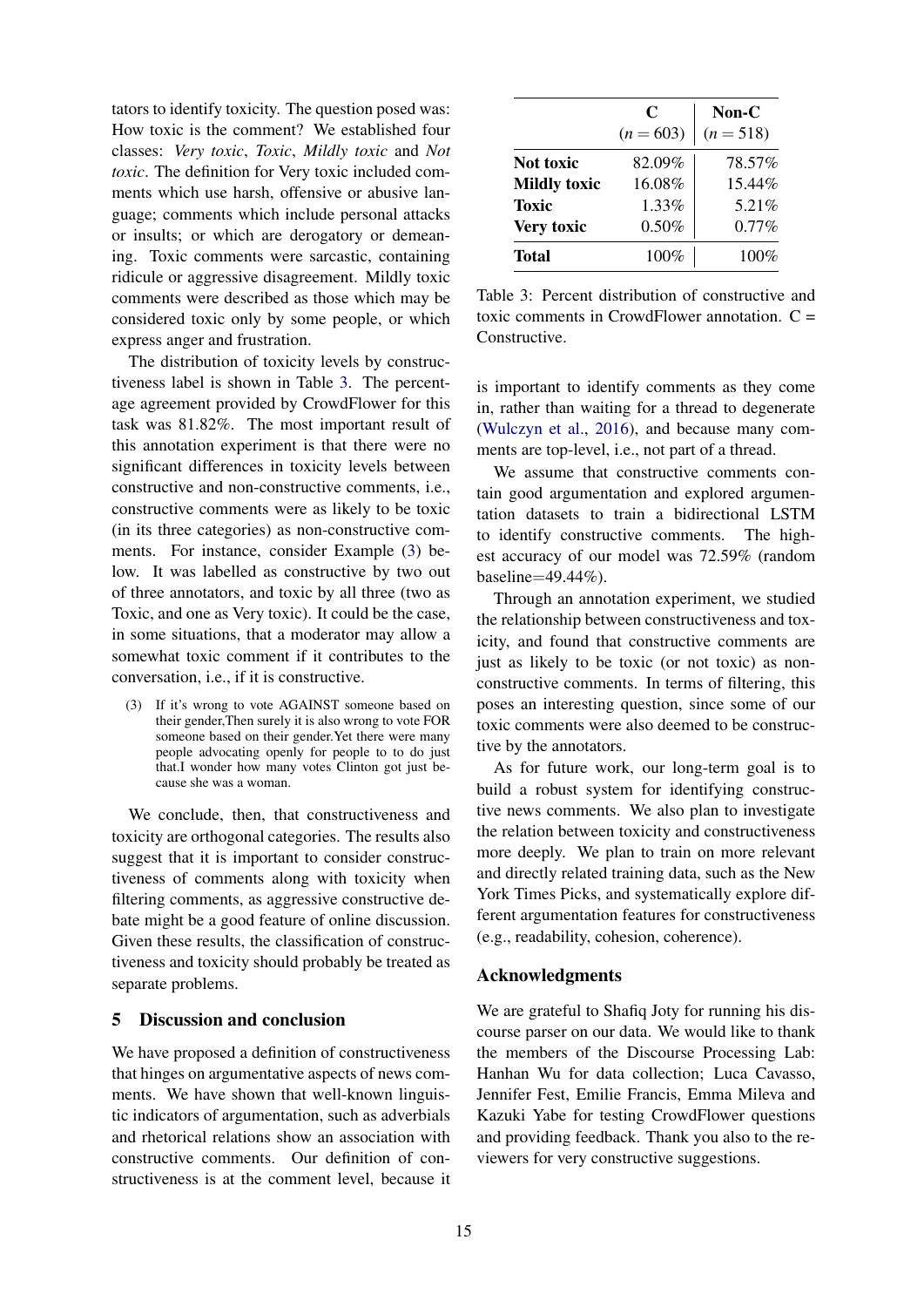#### References

- Isabelle Augenstein, Tim Rocktäschel, Andreas Vlachos, and Kalina Bontcheva. 2016. Stance detection with bidirectional conditional encoding. In *Proceedings of the 2016 Conference on Empirical Methods in Natural Language Processing*. Austin, TX, pages 876–885.
- Moshe Azar. 1999. Argumentative text as rhetorical structure: An application of Rhetorical Structure Theory. *Argumentation* 13(1):97–144.
- Maria Becker, Alexis Palmer, and Anette Frank. 2016. Clause types and modality in argumentative microtexts. In *Proceedings of the Workshop on Foundations of the Language of Argumentation (in conjunction with COMMA 2016)*. Postdam, pages 1–9.
- Douglas Biber. 1988. *Variation across Speech and Writing*. Cambridge University Press, Cambridge.
- Dirk Brand and Brink Van Der Merwe. 2014. Comment classification for an online news domain. In *Proceedings of the First International Conference on the use of Mobile Informations and Communication Technology in Africa UMICTA*. Stellenbosch, South Africa, pages 50–56.
- Thomas Davidson, Dana Warmsley, Michael Macy, and Ingmar Weber. 2017. Automated hate speech detection and the problem of offensive language. In *Proceedings of the 11th International Conference on Web and Social Media*. Montréal.
- Nicholas Diakopoulos. 2015. Picking the NYT Picks: Editorial criteria and automation in the curation of online news comments. *ISOJ Journal* 6(1):147–166.
- Alex Graves and Jürgen Schmidhuber. 2005. Framewise phoneme classification with bidirectional LSTM networks. In *Proceedings of the IEEE International Joint Conference on Neural Networks, IJCNN*. volume 4, pages 2047–2052.
- Ivan Habernal and Iryna Gurevych. 2017. Argumentation mining in user-generated web discourse. *Computational Linguistics* 43(1):125–179.
- Sepp Hochreiter and Jürgen Schmidhuber. 1997. Long Short-Term Memory. *Neural Computation* 9(8):1735–1780.
- Ralph I. Horwitz. 1979. A method of estimating comparative rates from clinical data: Applications to cancer of the lung, breast, and cervix: Cornfield J: J Nat Cancer Inst 11: 12691275, 1951. *Journal of Chronic Diseases* 32(1-2):i.
- Abhyuday N. Jagannatha and Hong Yu. 2016. Bidirectional RNN for medical event detection in electronic health records. In *Proceedings of the 2016 Conference of the North American Chapter of the Association for Computational Linguistics: Human Language Technologies*. San Diego, CA, pages 473– 482.
- Shafiq Joty, Giuseppe Carenini, and Raymond Ng. 2015. CODRA: A novel discriminative framework for rhetorical analysis. *Computational Linguistics* 41(3):385–435.
- Irene Kwok and Yuzhou Wang. 2013. Locate the hate: Detecting tweets against blacks. In *Proceedings of the Twenty-Seventh AAAI Conference on Artificial Intelligence*. AAAI'13, pages 1621–1622.
- Marie-Francine Moens, Erik Boiy, Raquel Mochales Palau, and Chris Reed. 2007. Automatic detection of arguments in legal texts. In *Proceedings of the 11th international conference on Artificial intelligence and law*. ACM, Stanford, California, pages 225–230.
- Elaheh Momeni, Claire Cardie, and Nicholas Diakopoulos. 2015. A survey on assessment and ranking methodologies for user-generated content on the web. *ACM Computing Surveys* 48(3):1–49.
- Courtney Napoles, Joel Tetreault, Aasish Pappu, Enrica Rosato, and Brian Provenzale. 2017. Finding good conversations online: The Yahoo News Annotated Comments Corpus. In *Proceedings of the 11th Linguistic Annotation Workshop, EACL*. Valencia, pages 13–23.
- Vlad Niculae and Cristian Danescu-Niculescu-Mizil. 2016. Conversational markers of constructive discussions. In *Proceedings of the 2016 Conference of the North American Chapter of the Association for Computational Linguistics: Human Language Technologies*. San Diego, pages 568–578.
- Chikashi Nobata, Joel Tetreault, Achint Thomas, Yashar Mehdad, and Yi Chang. 2016. Abusive language detection in online user content. In *Proceedings of the 25th International World Wide Web Conference*. Montréal, pages 145–153.
- Andreas Peldszus and Manfred Stede. 2016. Rhetorical structure and argumentation structure in monologue text. In *Proceedings of the 3rd Workshop on Argument Mining, ACL*. Berlin, pages 103–112.
- Jeffrey Pennington, Richard Socher, and Christopher D. Manning. 2014. GloVe: Global vectors for word representation. In *Proceedings of the Conference on Empirical Methods in Natural Language Processing*. Doha, Qatar, pages 1532–1543.
- Emily Pitler and Ani Nenkova. 2008. Revisiting readability: A unified framework for predicting text quality. In *Proceedings of the Conference on Empirical Methods in Natural Language Processing*. Honolulu, HI, pages 186–195.
- Reid Swanson, Brian Ecker, and Marilyn Walker. 2015. Argument mining: Extracting arguments from online dialogue. In *Proceedings of the 16th Annual Meeting of the Special Interest Group on Discourse and Dialogue*. Prague, Czech Republic, pages 217– 226.